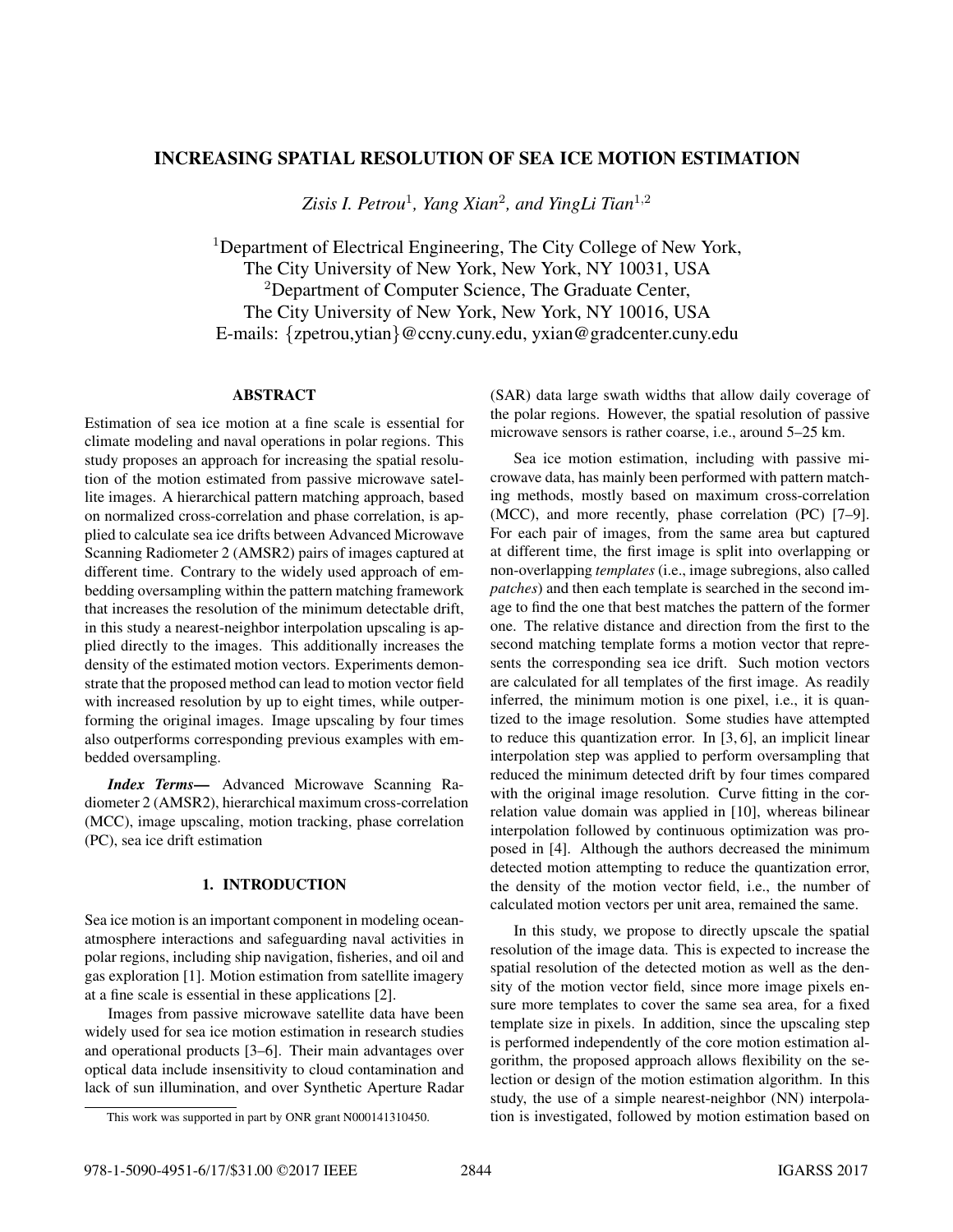a hierarchical MCC and PC approach.

### 2. DATA

Advanced Microwave Scanning Radiometer 2 (AMSR2) data acquired from the JAXA Earth Observation Research Center<sup>1</sup> are employed in this study. In particular, level  $1R$ daily averaging images of horizontal polarization 36.5 GHz brightness temperature data are used. The data are gridded on a polar stereographic grid, tangent to the Earth's surface at 70 degrees northern latitude, with 12.5 km spatial resolution [11]. Seven images from January 1–7, 2013, are employed, covering the entire Arctic region, with the latitudelongitude coordinates of the image corners being: top-left (30.98◦N, 168.35◦E); bottom-left (33.92◦N, 80.74◦W); topright (31.37◦N, 102.34◦E); bottom-right (34.35◦N, 9.97◦W).

In order to conduct the motion estimation on the sea ice regions of the image area, a sea ice mask is generated from the Multisensor Analyzed Sea Ice Extent - Northern Hemisphere (MASIE-NH) product [12]. The product is based on visible imagery, passive microwave data, and weekly analysis products of the National Ice Center (NIC). In particular, the MASIE-NH product of 4 km resolution from January 1, 2013, is employed for consistency. The sea ice mask is reprojected to the 12.5 km polar stereographic grid of the AMSR2 images and clipped to the extent of the images.

## \*\* \*\*\*\*\*\*\*\* \*\*\* \*\*

### 3.1. Image upscaling

A simple NN interpolation is applied to create upscaled versions of the AMSR2 images as well as the MASIE-NH sea ice mask. NN is selected in order to avoid generating intermediate interpolated brightness temperature values that may cause unwanted smoothing of the image edges that can burden the forthcoming pattern matching process. The AMSR2 images—and the sea ice mask—are upscaled by two, four, and eight times, resulting in images with pixel spatial resolution of 6.25 km, 3.125 km, and 1.5625 km, respectively.

The sea ice motion is estimated with a hierarchical MCCbased approach inspired by [7, 8] and presented in detail in [13]. Following the pattern matching method paradigm, for each template in the first image of an image pair, the method searches for the best matching template in the second one. PC value (Eq. (2) in [13]) is initially calculated in the frequency domain, to quickly identify candidate motion distances and directions around the neighborhood of the first template on the second image. The Normalized Cross-Correlation (NCC) criterion (Eq. (1) in [13]) is then applied for the candidate

drifts with PC value  $>25\%$  of the maximum PC value. The final drift is selected as the one with the maximum NCC value.

The method involves a multiresolution and multicascade approach to reduce the searching space and speed up the pattern matching process. For a set of input images—which can be either the original images or the upscaled by NN ones the multiresolution approach indicates the creation of an image pyramid, downscaling at each pyramid level the images of the previous level by a factor of two, after applying a  $5\times 5$ median filter and a  $5\times 5$  normal Gaussian filter. The multicascade approach indicates a multistage process, where at each stage the size of the templates is decreased by a factor of two in each dimension. The process starts from the pyramid level with the coarsest resolution images and the cascade stage with the largest size templates. The initial motion vector for each template is calculated. Afterwards, the process is repeated for all combinations of finer resolution images in the pyramid and smaller templates in the cascade, continuously refining the calculated motion vectors. The final step involves the finest resolution image and a number of almost non-overlapping templates of the smallest size. Even in the final cascade stage, the template has >100 pixels, which is enough to provide statistically robust PC and NCC values.

The generated sea ice mask is employed to restrict motion estimation to templates with  $\geq 90\%$  of their area covered by sea ice. In addition, a maximum velocity threshold of 70 cm/s per day is applied, i.e., a drift of 60.48 km/day. Each motion vector with magnitude exceeding this threshold is truncated to 60.48 km/day. As a further post-processing step, a  $6\times6$ vector consistency filter is applied, identifying *missing* vectors whose magnitude or direction differs by more than four times the standard deviation of the mean or two times the standard deviation of the median of their neighboring vectors. A  $3\times3$  vector median filter is applied in the remaining vectors, whereas fifth-degree 2-D Horner's polynomials are employed to interpolate the missing vectors.

### 4. RESULTS AND DISCUSSIONS

Sea ice motion is estimated for all six consecutive pairs of images, independently for the original-resolution images and their NN upscaled versions. The parameters for pyramid levels and cascade stages applied for each version are: (4, 4) for the original images and  $(4, 5)$ ,  $(5, 5)$ , and  $(5, 6)$  for the upscaled images by two, four, and eight, respectively; in the pair  $(i, j)$  above, *i* represents the number of pyramid levels and *j* is the number of cascade stages. The dimensions of the original images are  $608\times896$  pixels, and the minimum template size for all image versions is set to  $10\times14$  pixels.

The calculated motion vectors from the different image versions are compared against buoys from the International Arctic Buoy Programme (IABP) [14]. The 12:00 GMT reported daily buoy positions and drifts are selected for each date of the imagery and are reprojected to the polar stereo-

<sup>&</sup>lt;sup>1</sup>http://suzaku.eorc.jaxa.jp/GCOM\_W/data/data\_w\_dpss.html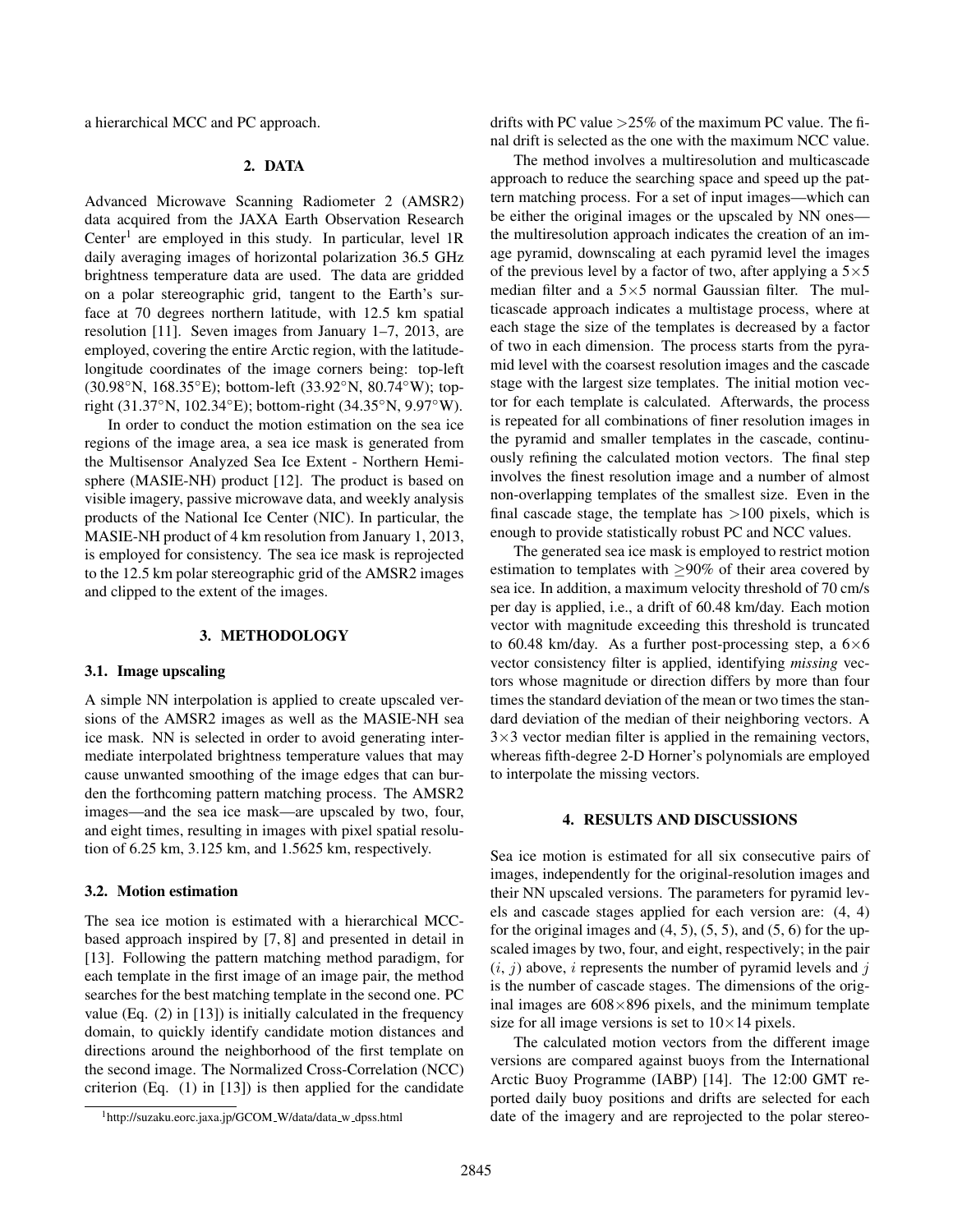Table 1. Accuracy evaluation of the estimated motion vectors from the original ("MCC") and the upscaled AMSR2 images by a factor of two ("MCC-X2"), four ("MCC-X4"), and eight ("MCC-X8"), against IABP buoys. In total 122 buoy samples are used over the six date pairs. RSE: relative squared error; RMSE: root mean-squared error (in km); MAE: mean absolute error (in km); P: Pearson correlation coefficient.

| Versions   | <b>RSE</b> | <b>RMSE</b> | <b>MAE</b> | P     |  |  |  |  |
|------------|------------|-------------|------------|-------|--|--|--|--|
| $x-axis$   |            |             |            |       |  |  |  |  |
| <b>MCC</b> | 1.110      | 5.234       | 3.571      | 0.490 |  |  |  |  |
| $MCC-X2$   | 1.214      | 5.475       | 3.794      | 0.486 |  |  |  |  |
| $MCC-X4$   | 0.619      | 3.909       | 2.786      | 0.704 |  |  |  |  |
| MCC-X8     | 0.850      | 4.580       | 2.918      | 0.571 |  |  |  |  |
| y-axis     |            |             |            |       |  |  |  |  |
| <b>MCC</b> | 0.735      | 7.054       | 4.724      | 0.702 |  |  |  |  |
| $MCC-X2$   | 0.359      | 4.927       | 3.644      | 0.831 |  |  |  |  |
| $MCC-X4$   | 0.266      | 4.241       | 3.180      | 0.890 |  |  |  |  |
| MCC-X8     | 0.439      | 5.450       | 3.994      | 0.788 |  |  |  |  |

graphic grid of the input data. Each buoy is compared against the nearest estimated vector. For comparison purposes, the same vectors used for the original resolution images are selected for the upscaled versions as well, even though closer vectors to the buoys may exist for the upscaled versions due to their denser vector field. Table 1 reports motion estimation results for several accuracy evaluation measures, in particular the relative squared error (RSE), root mean-squared error (RMSE) in km, mean-absolute error (MAE) in km, and Pearson correlation coefficient (P). As shown in the table, the motion vectors calculated from the upscaled images by a factor of four ("MCC-X4") are more accurate than all other versions, and significantly better than the original ones. In fact, overall, all upscaled versions perform better than the original resolution by providing vectors with lower errors and higher correlation with the buoy drifts than the original images. Even the upscaled images by a factor of two, that are slightly outperformed by the original ones in the x-axis, provide significantly better results in the y-axis. In addition, it is noteworthy that using the upscaled images by a factor of four significantly outperforms in both axes a previous study [6] employing similar passive microwave 36.5 GHz data and applying oversampling by four in the estimated vectors (RMSE 3.91 km on the x-axis and 4.24 km on the y-axis, contrary to 4.50 km and 4.83 km, respectively, estimated in [6]).

Furthermore, statistics on the error distribution of the motion vectors calculated from the original and upscaled versions are provided in Table 2. In particular, the mean and the standard deviation values over the six date pairs are given, for each image scale. Consistent with the aforementioned results, the upscaled images by four provide the smallest standard de-

**Table 2.** Mean ( $\mu$ ) and standard deviation ( $\sigma$ ) of the errors of the motion vectors calculated from the original and the upscaled AMSR2 images for the six date pairs, for the x- and y-axis.

| Versions   | $\mu_x$  | $\mu_{\bm{u}}$ | $\sigma_x$ | $\sigma_u$ |
|------------|----------|----------------|------------|------------|
| <b>MCC</b> | $-0.284$ | $-1.535$       | 5.248      | 6.913      |
| $MCC-X2$   | $-0.079$ | $-0.818$       | 5.497      | 4.879      |
| MCC-X4     | $-0.259$ | $-0.485$       | 3.917      | 4.231      |
| MCC-X8     | 0.805    | 1.014          | 4.527      | 5.377      |

viation, i.e., the smallest spread around the mean, among all image versions. They also provide the lowest absolute mean value in the y-axis. On the contrary, the original images result in vectors with the highest standard deviations among all versions, with the only exception being the x-axis results compared with the upscaled images by two.

Figure 1 displays a typical example of the calculated motion vectors for the different data versions. As expected, the upscaled images by four provide motion vectors closely related to the buoy drifts and rather consistent for the overall Arctic region. Relatively consistent results are provided from the rest of the image versions. However, some obvious outliers can still be observed for the upscaled images by two and eight as well as for the original images, e.g., in the Northern Scandinavia (mid-right part of the figure) and North-Eastern Greenland. Although not directly visible from the figure, it is noteworthy that the minimum calculated drift for each image version is one pixel. This demonstrates in practice that even with a simple NN interpolation upscaling, the upscaled images can reduce the quantization error and estimate drifts eight times smaller than the original images, i.e., 1.5625 km contrary to 12.5 km of the original images.

### 5. CONCLUSION

In this paper, we have proposed an approach to estimate sea ice motion at fine scales from passive microwave satellite images. Contrary to previous approaches focusing on embedding upscaling within the already calculated motion vector field to decrease the minimum detected motion, we directly upscale the original satellite images. A hierarchical MCCbased method for motion estimation is applied. Experiments demonstrate that the proposed coupling of a simple NN interpolation upscaling with the MCC method provides motion vectors with higher accuracies than the ones provided by the original images, together with higher resolution of up to eight times and density of up to 64 times  $(8\times8, 60)$  for both axes). Upscaling by four outperforms previous study results with embedded oversampling by the same factor. The results open the floor for the investigation of more elaborated image upscaling techniques, such as super-resolution.